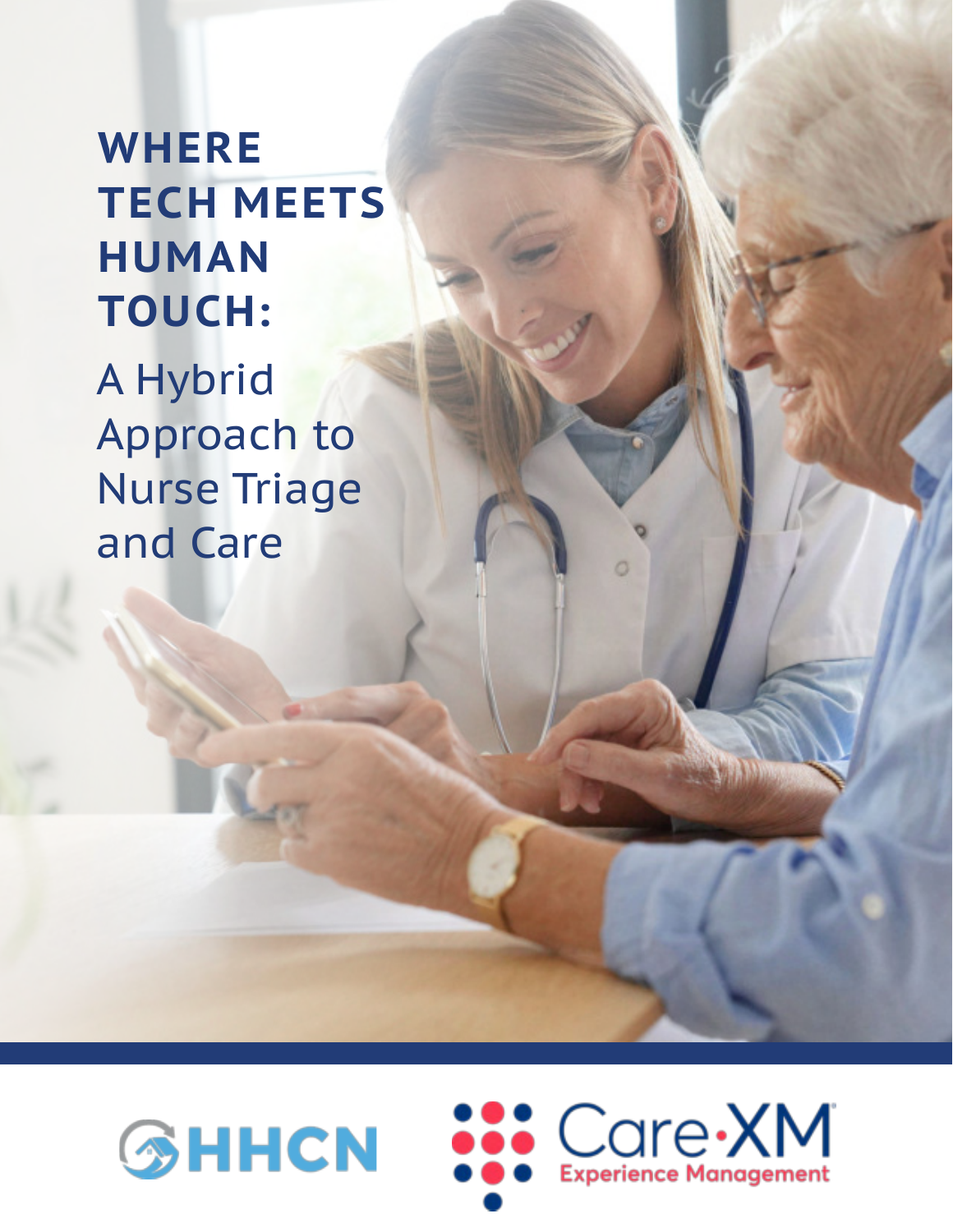You never realize how quickly technology can transform an everyday human interaction for the better until you're already reaping the benefits.

Think about mobile banking. The days of regularly walking into a branch to visit a teller are long gone. Mobile banking is so ingrained in us now that, according to Pew Research, 76% of adults won't even open a new account with a bank that doesn't have a mobile app. The banks benefit from the improved experience too, with less overhead and streamlined workflows.

We are now seeing the same transformation in health care, including home-based care.

Between value-based care models and technology advancements, health care is moving into the home. The COVID-19 pandemic has only accelerated this trend. Even seniors are growing comfortable having their health care take place remotely, while nurses are accustomed to incorporating time-saving technology into their workflows. And while there are still reasons for a senior to call their local, physical doctor's office to schedule a home visit, that can lead to bandwidth challenges there are only so many people in a physical office.

Instead, the true convenience of modern technology is the ability for a senior to simply call their provider and have their call routed to the first and best available clinician. The result is time saved, both in terms of patient travel and caregiver visit logging, which leads to more time invested in what truly matters: patient health and wellbeing.

This white paper will describe how home health agencies are using technology solutions to better route patient calls to nurses. Readers will learn how, with the latest technology tools, they can provide the most individualized care for the patient, including via remote patient monitoring.

New tools and systems, happier patients, better outcomes.

Welcome to home-based care's next normal.

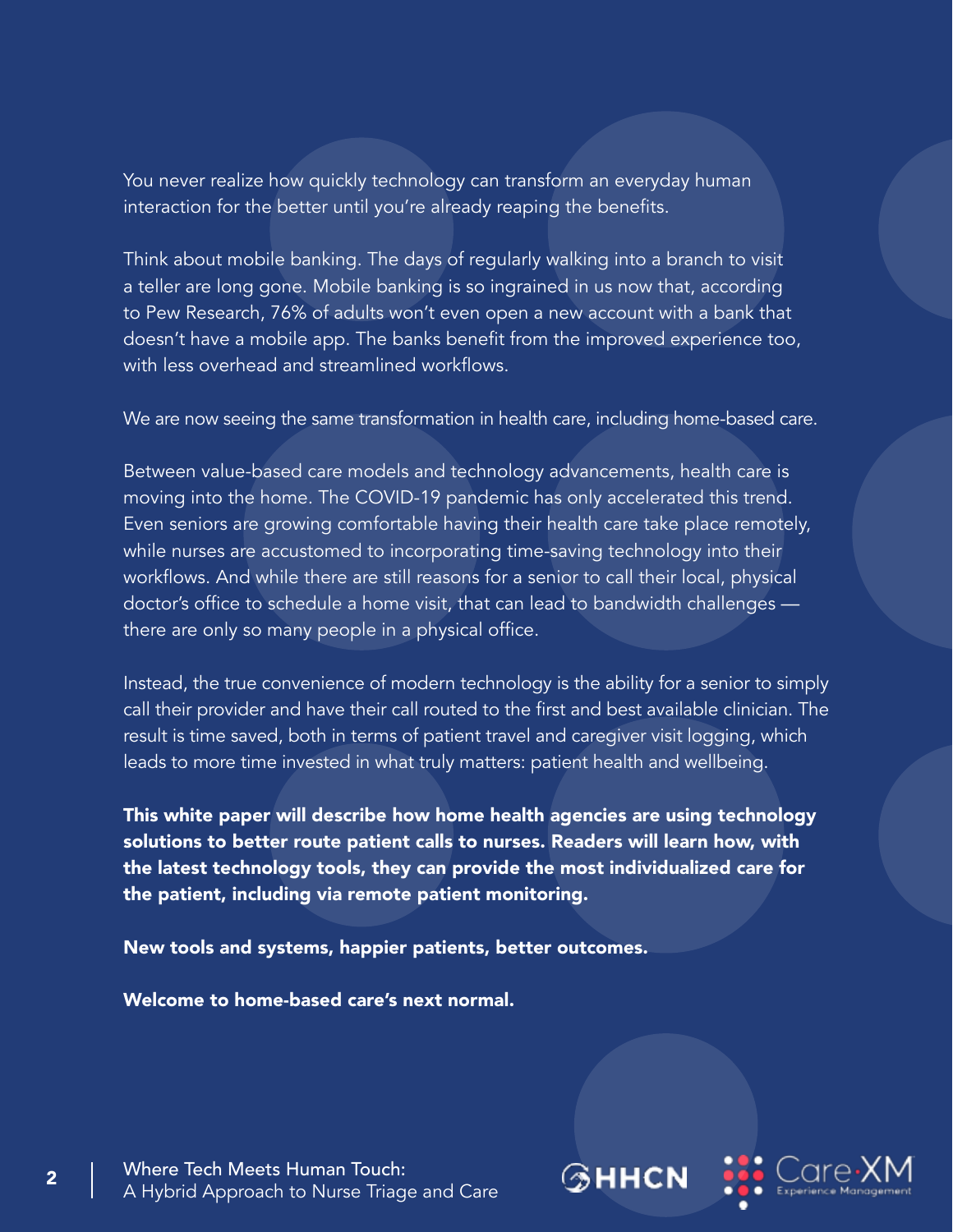### The Best of Both Worlds: A Hybrid Approach Lessons learned from millions of care interactions



When a patient needs a home health clinician, speed, in their mind, is of the essence. The more time they wait to connect, the more likely they are to simply go to the emergency room. This bloats the U.S. health care system — one 2019 study from United Health Care estimated 18 million avoidable ER visits annually at a cost

of \$32 billion. Avoidable ER visits is just one area where home-based care operators are confident that telehealth can help.

Wasting money goes hand-in-hand with wasting time. Health care providers that can cut down on misused time will save money and increase patient and employee satisfaction. A 2013 Becker's Hospital Review study found that when health care providers focused on time management, they were able to achieve significant results. The analysis revealed that the Methodist Health System of San Antonio was able to add \$150 million to its bottom line over two and a half years by simply extracting wasted time from its operations.

# 18 million avoidable ER visits

# \$32 billion cost to the system

2019 United Health Care study on annual waste in the system



 $\circledcirc$ HHCN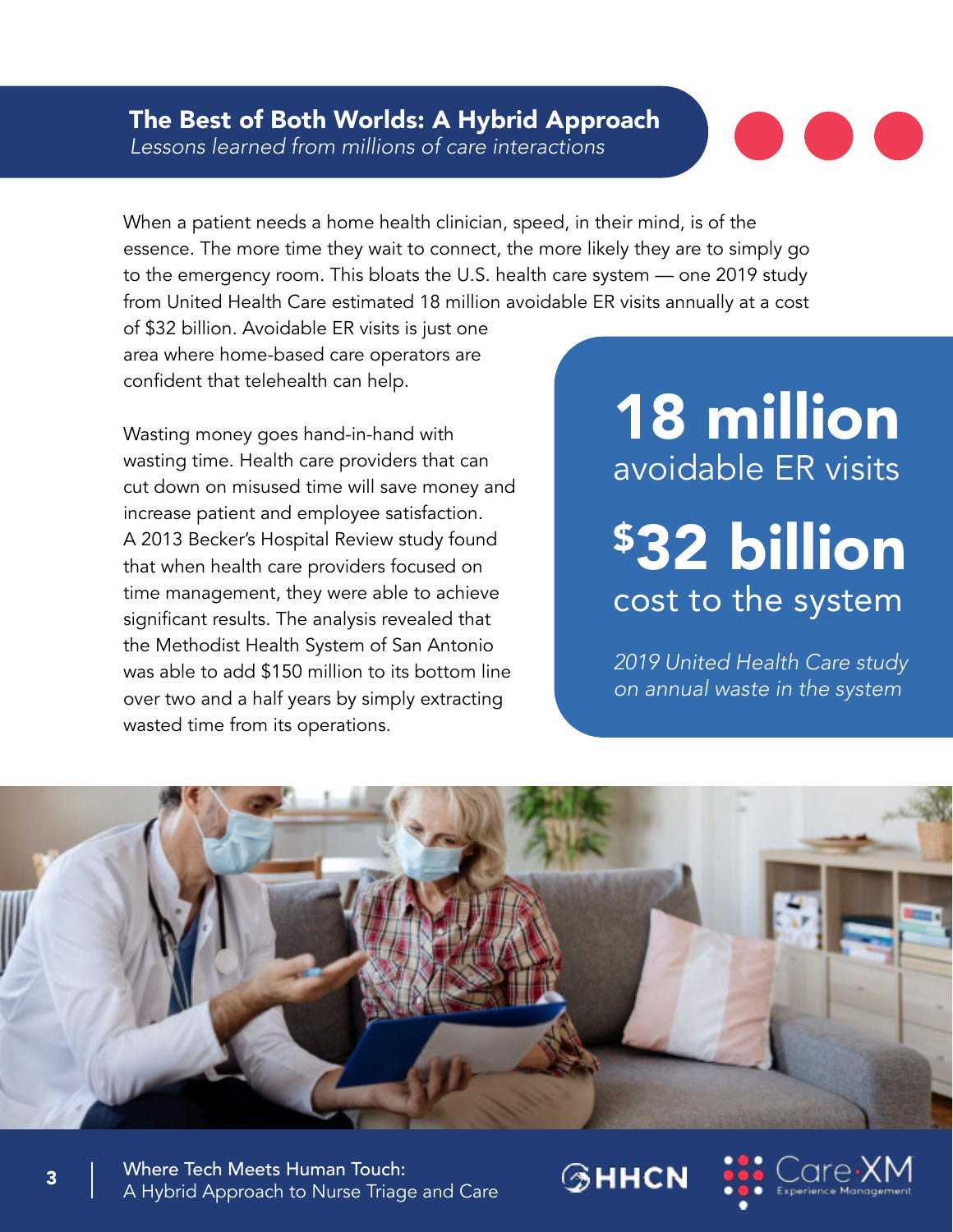# The Best of Both Worlds: A Hybrid Approach Continued



Utah-based home health experience management company CareXM is reducing that waste. As a provider of after-hours access to nurses, clinical triage services and remote patient monitoring, among other services, the company has logged millions of interactions with home health and hospice providers and patients over the last 10-plus years. In that time, the company has identified three approaches to providing patient care. They are:



**Decentralized** The traditional doctor's office approach that keeps care with the local office team.



**Centralized** A single call center, which helps patients connect with care providers no matter the time or location.



**Hybrid** A combination of the two, using the best of both.

Each of these approaches comes with its own set of realities that impact the patient and caregiver experience.



Where Tech Meets Human Touch: A Hybrid Approach to Nurse Triage and Care **GHHCN** 

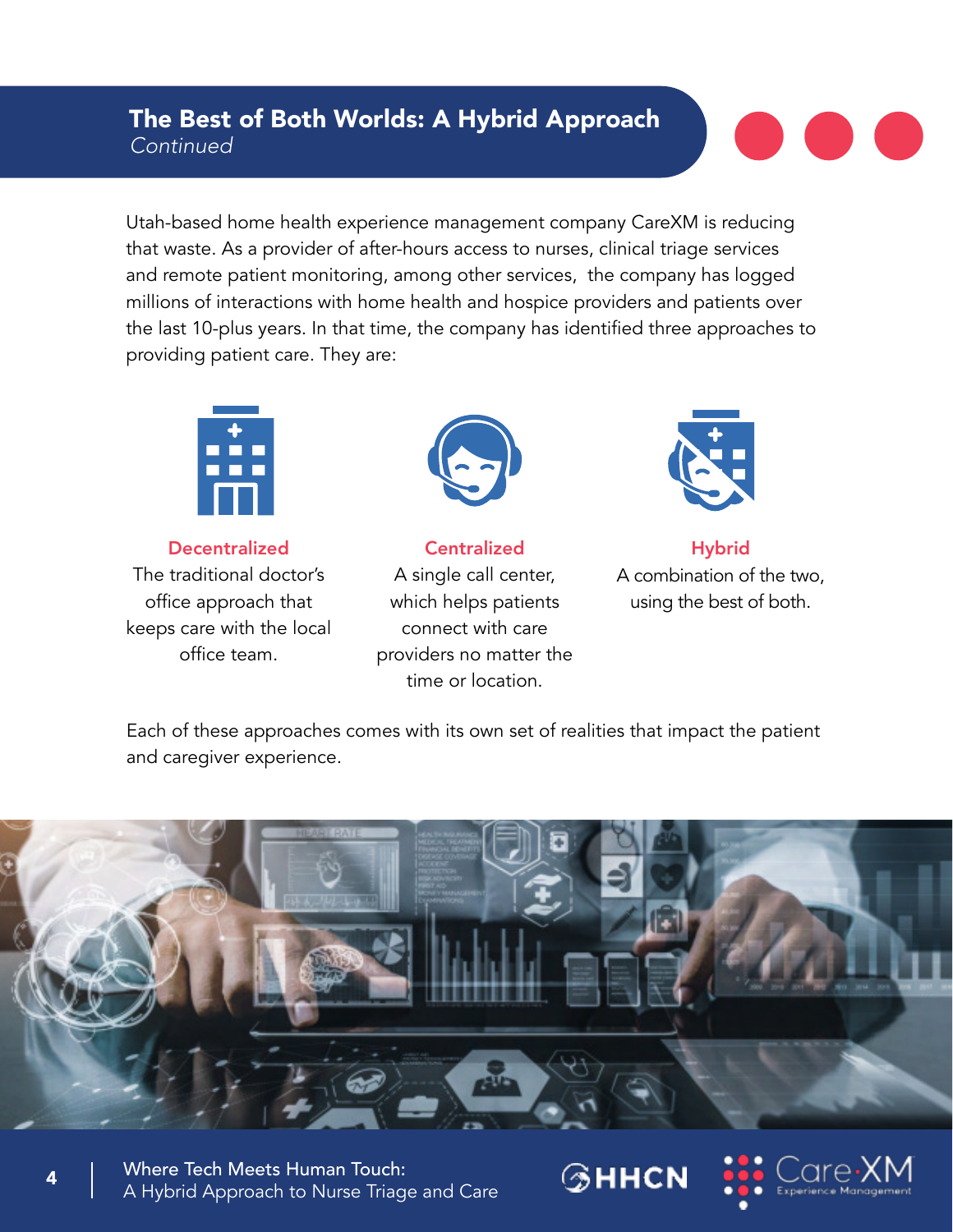In this familiar approach, patients call their provider to schedule an appointment or a question to an on-call staff member. This experience usually sends the caller to a voicemail box where they leave a message, or a queue where they may wait for an extended time to speak to a staff member.

#### Decentralization pros:

- Patients and providers are familiar with the system
- Patients typically get the care they are seeking
- Patients and providers know one another
- In home care, geography and local customs are known

#### Decentralization cons:

- Staffing for peak times is challenging, leading to long wait times
- On-call after-hours staff can be inefficient and expensive, and unknown to patients
- In home health, patients calling after hours may wait 20-30 minutes for a call back, which can lead them to the ER.

vs

Decentralization fails when there are too many patient calls that overwhelm available staff. Many providers look to call centers to address these challenges, whether small in-office setups, or large offsite versions.

The centralized, call-center approach offers its own perks and problems.

#### Centralization pros

- Calls are answered faster with better coverage for peak times and after-hours problems
- Fewer FR visits and 911 calls

#### Centralization cons:

- Callers typically have to navigate complicated phone menus
- Busy call centers lead to long queues and hold times
- Patients aren't interacting with local providers who know them and their situation
- Patients may experience a lack of personal touch

**GHHCN** 

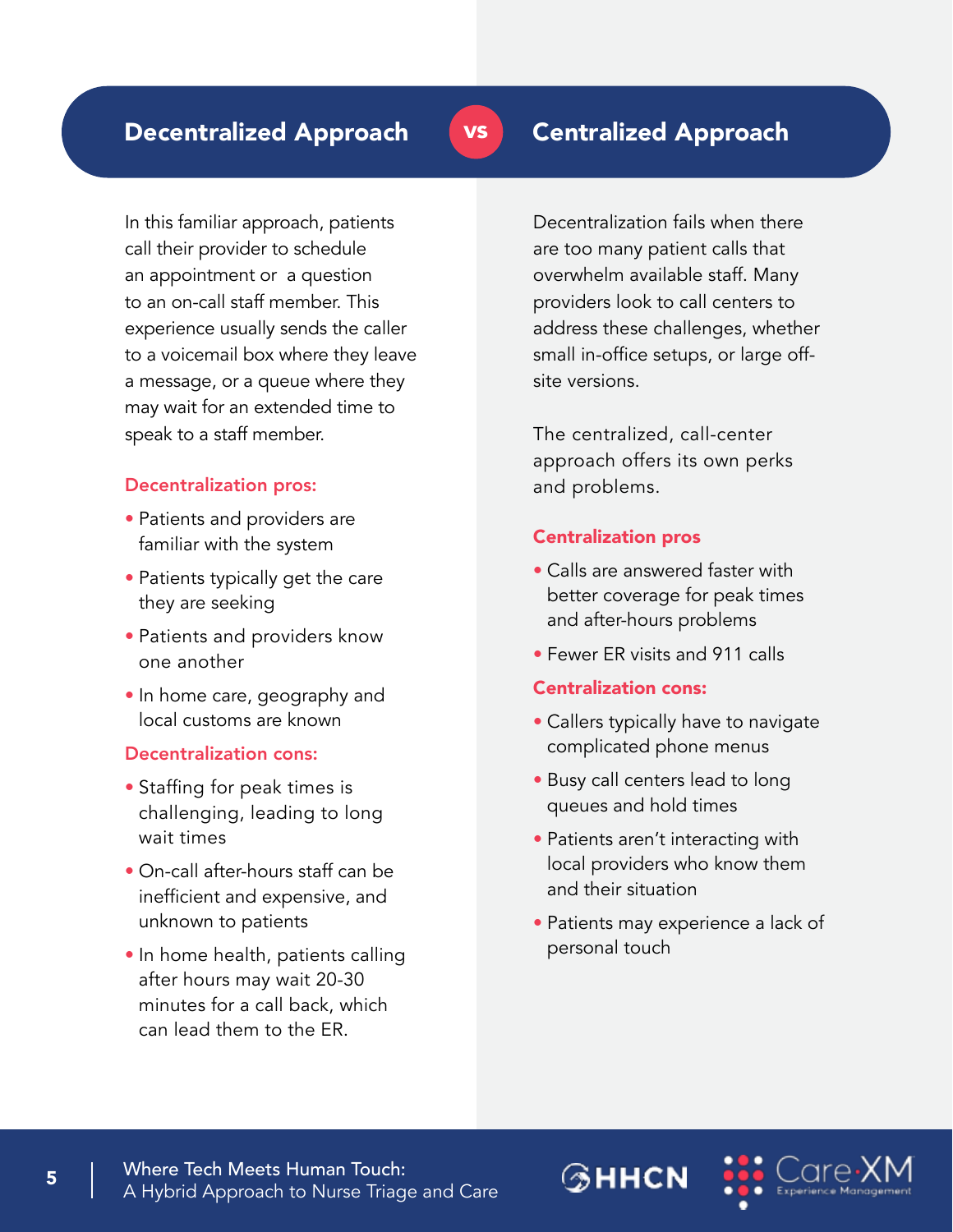

#### UNDER THE HYBRID APPROACH:

Calls are forwarded intelligently to whichever providers are available to take the call. This can be in the local office, a centralized call center or, better still, a decentralized model, be that a call center or local nurses who can make a home visit quickly because they're already nearby, finishing up another patient visit. CareXM's intelligent call routing technology, mobile app and nurse triage work seamlessly together to provide this level of personalized, efficient, patient care day and night.

A patient does not have to wait nearly as long for a response. This is because the system has the capabilities to route the call either to the actual home health provider — and to a specific, geographically convenient nurse — or to a call center staffed with nurses or non-clinical agents.

Providers can drive efficiency while improving the patient experience. It allows easier scheduling, quicker nighttime to daytime hand-offs from its call centers to the provider and seamless technology that makes things easier on the caregiver and patient.

### TRIAGE DURING THE PANDEMIC

**GHHCN** 

During the pandemic, CareXM's platform and triage services allowed its provider partners to seamlessly switch to remote work without suffering patient communication drawbacks. "Stay at home" efforts over the last year have made it easier to get faster service via phone or video from their homes. They also raised fear for seniors who were worried about their own conditions or potential complications from a COVID-19 infection.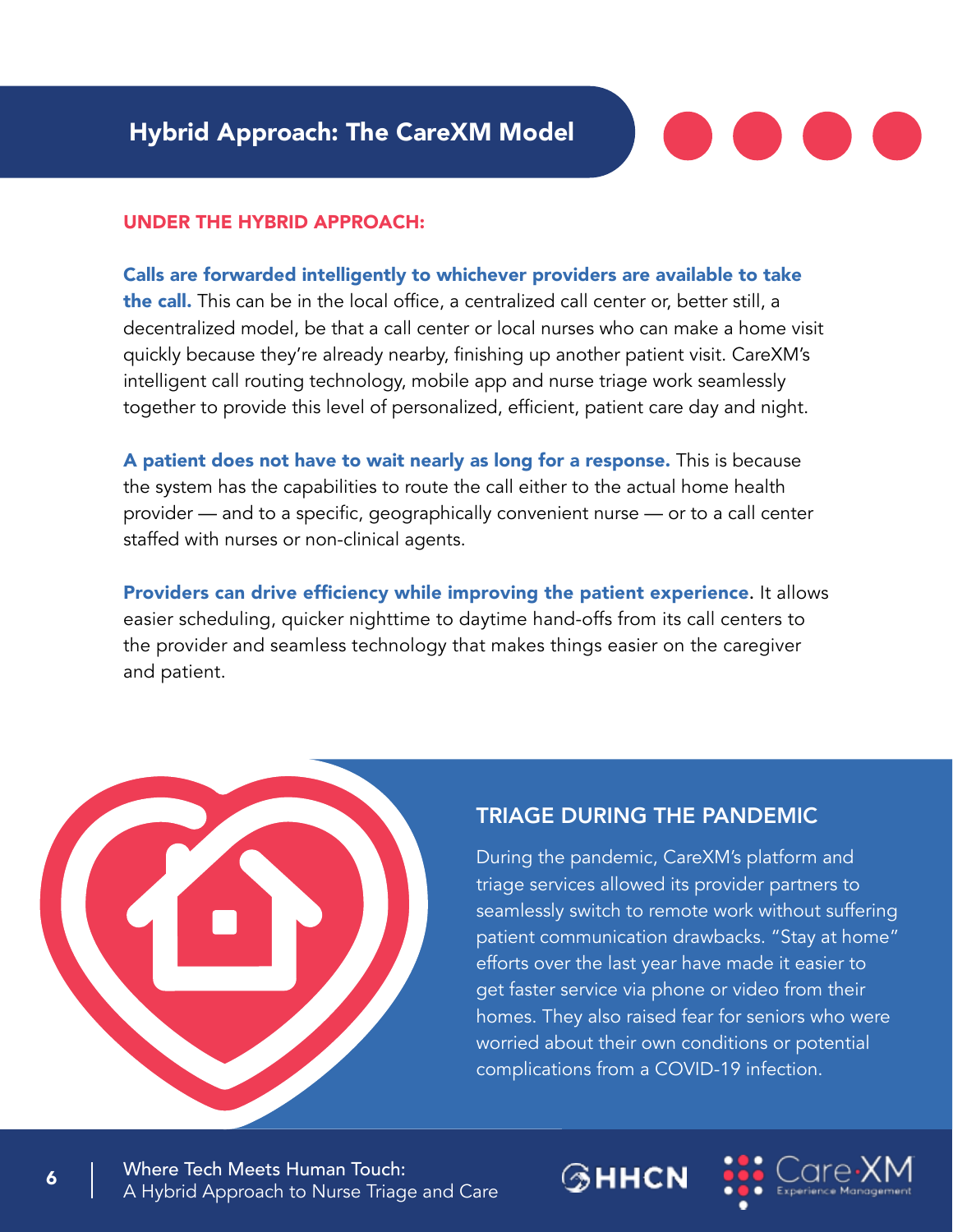### Hybrid Approach: The CareXM Model **Continued**



"The ability to have arranged and scheduled calls with the patient improves that efficiency in the experience for the patient and caregiver, first and foremost," says Laurie Nelson, a clinical advisor for CareXM. Further, the platform's ability to integrate with EHRs and provide remote patient monitoring can provide an even more individualized approach.

"Before we answer any call, we have access to the patient's information. We have the opportunity to have connections or interfaces with EMR software that gives us the information available about that patient so that when that call comes in, I can have that information populating very quickly so I can quickly address that patient and caregiver's needs with the information that's already in front of me.

"That way, we can really focus on the matter at hand."

These expedited, organized processes for communication are commonplace in other industries. Health care is just behind. But getting ahead can give an agency a competitive advantage.

"CareXM has allowed us to take one more giant step forward in having a complete and comprehensive medical record that shows the whole gamut of the services that we're supplying for patients," says Nycole Snodgrass, an operations manager at Providence TrinityCare, a Torrance, California-based home health, hospice and palliative care provider.

 $\bullet\bullet$  The ability to have arranged and scheduled calls with the patient improves that efficiency in the experience for the patient and caregiver, first and foremost.<sup>33</sup> **"**

Laurie Nelson Clinical Advisor CareXM

**GHHCN** 

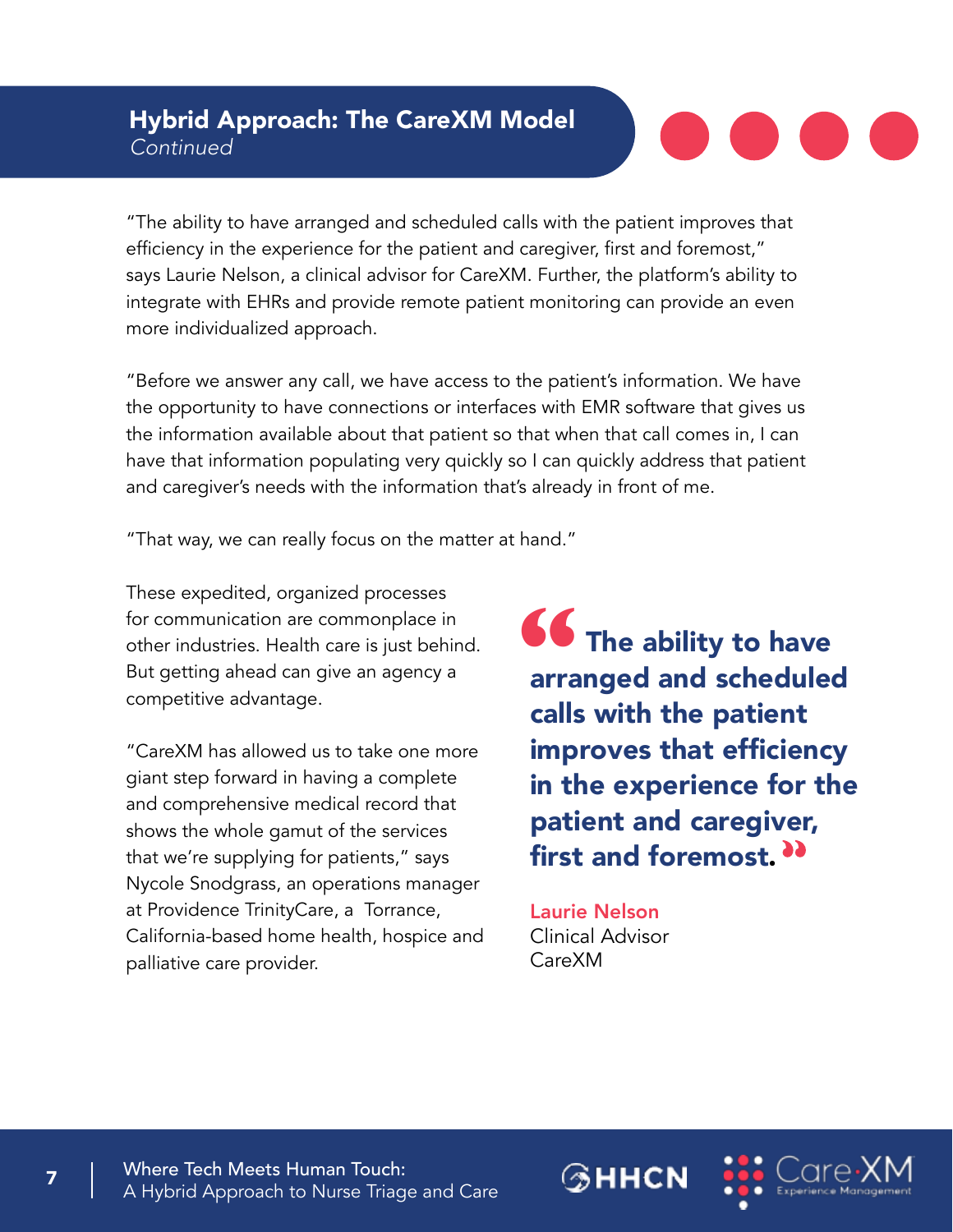# Why The Hybrid Approach Makes Sense



Whether after hours or during peak times, CareXM's clinicians can handle the calls for clinical matters.

"I think one of the most important things to remember about health care is that it's always changing," Nelson says. "When we talk about decentralization versus centralization, we focus on that hybrid approach because what works for you today may not work as your business changes."

This sort of operational consistency allows providers to maximize their staffing for regular hours instead of covering peaks and valleys with the dreaded rotating oncall shifts. It provides a better patient and caregiver experience and helps mitigate risks that could come from stalled communication.

For Providence TrinityCare, that's been especially true, and CareXM's tools have made it easier on the staff as well.

"The application of CareXM's tools has provided an additional layer of transparency around what our staff are really doing in the field and how available they are," Snodgrass says. Snodgrass has received positive feedback from nursing staff about call routing — taking calls directly from their patients and families, rather than having to deal with multiple touchpoints.

"It's just so much more seamless," she says.

## BENEFITS OF THE HYBRID APPROACH



Mitigate risks through 911 calls, ER visits



Faster support when self-care isn't enough — the hybrid approach can bring assistance to patients in as little as 45 seconds, compared to 33 minutes without it



**GHHCN** 

Improved patient satisfaction scores potential complications from a COVID-19 infection.

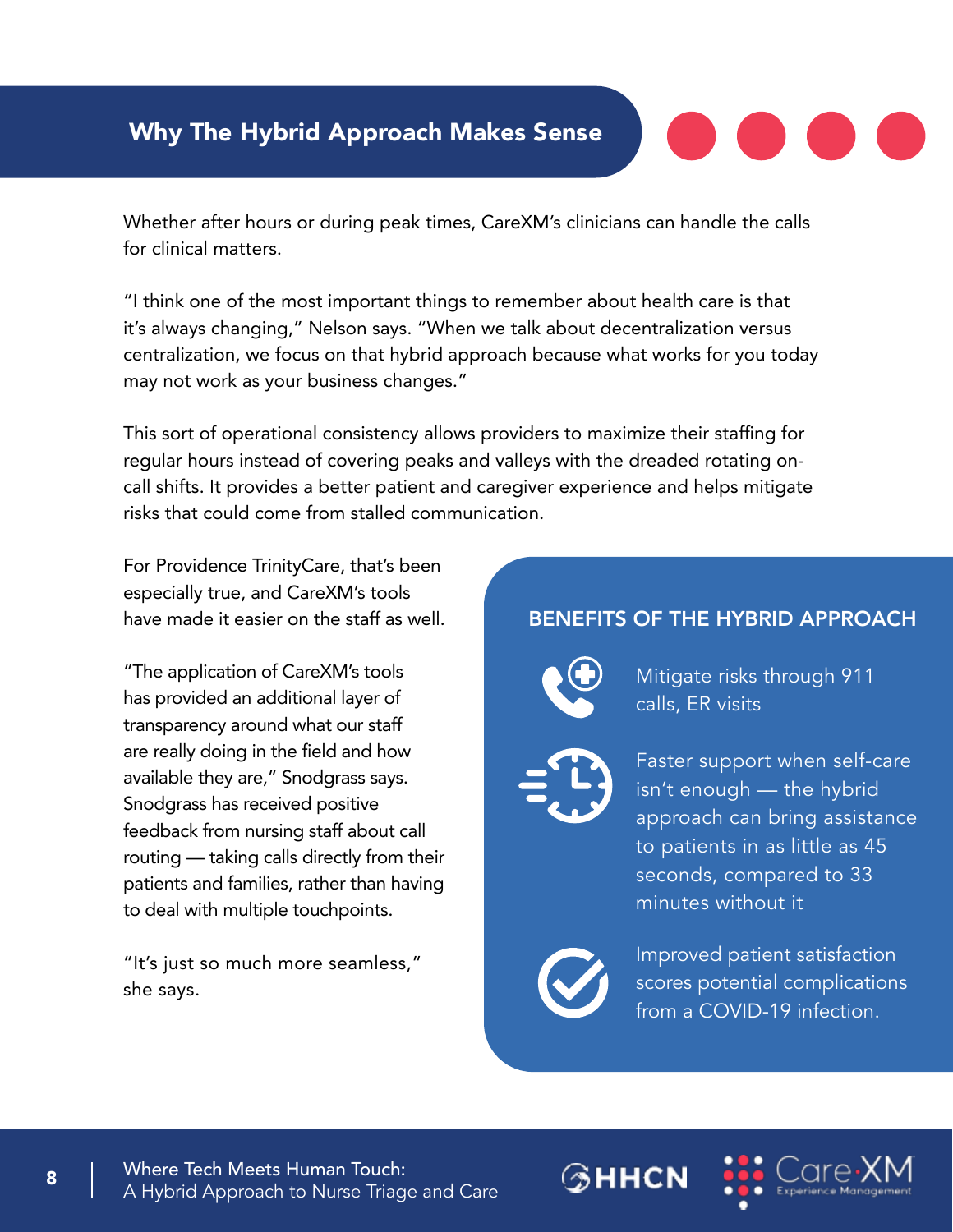Post-acute care providers have historically been laggards about adopting technology, in part due to the belief that health care is based around human-to-human interaction. Paradoxically, CareXM's technology increases the amount of human attention every patient gets.

Offering remote patient monitoring — in addition to a responsive nurse triage service makes patients feel safer in their own homes, and allows the provider to collect more relevant data and information. Instead of just getting a look into a patient's life and their social determinants of health once or twice per week on visits, the client and the patient are almost always connected.

**UV** It's absolutely true that we're closer to our patients thanks to the CareXM technology.<sup>33</sup> **"**

Nycole Snodgrass Operations Manager Providence TrinityCare

**GHHCN** 

"It's absolutely true that we're closer to our patients thanks to the CareXM technology," Snodgrass says. "When working for a large health care organization, hospice, for instance, is only one piece of the patient's care. They have primary care physician specialists and other health care touch points. If they go to the emergency room within Providence, all of that information is very transparent."

CareXM's remote patient monitoring — dubbed TouchPoint Care — creates a selfguided experience for the patient, and gives the provider "touchpoints" of the patient's extended care – including, remote monitoring to measure vitals, heart rate, blood pressure and blood glucose, among other things.

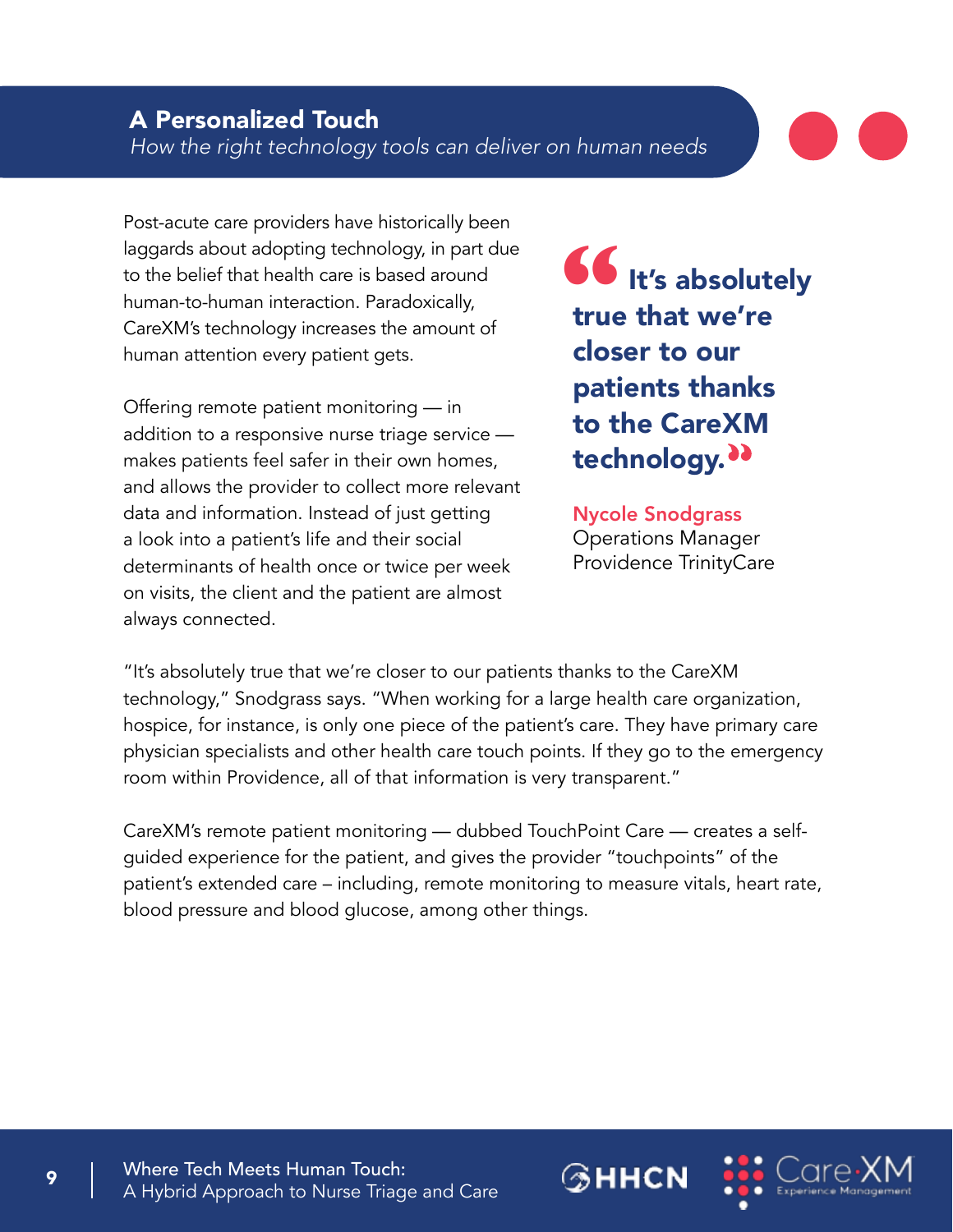

# STAYING CLOSE TO PATIENTS: Remote Monitoring

and Care

Seniors were already adapting to modern technology before the pandemic began. Pew research in 2017 found that senior smartphone usage had doubled since 2013.

Anecdotally, providers have reported that when seniors are forced to adapt to technology — such as during the COVID-19 crisis — they fare better than expected.

But many providers still don't have the right technology systems set up in order to communicate with their patients, even if those patients are more than capable of using it. TouchPoint Care, CareXM's remote patient monitoring (RPM) system, offers myriad ways to stay connected to the client clinically and even socially. Its embedded video calling feature gives providers another way to communicate with clients and check on their health and surroundings.

#### This RPM offers many benefits, including:

- Flexibility
- Patient engagement survey questions
- Video calling
- Personalized communicative care for patient groups
- Automates workflows & processes for health care provider
- An experience built around billing codes and efficient reimbursement models

**GHHCN** 

An improved RPM communication experience helps providers gather more data points, and empowers patients to be more engaged in their quality-of-care experience. More importantly, increased patient contact and understanding of the patient's own health in the home leads to better quality of care.

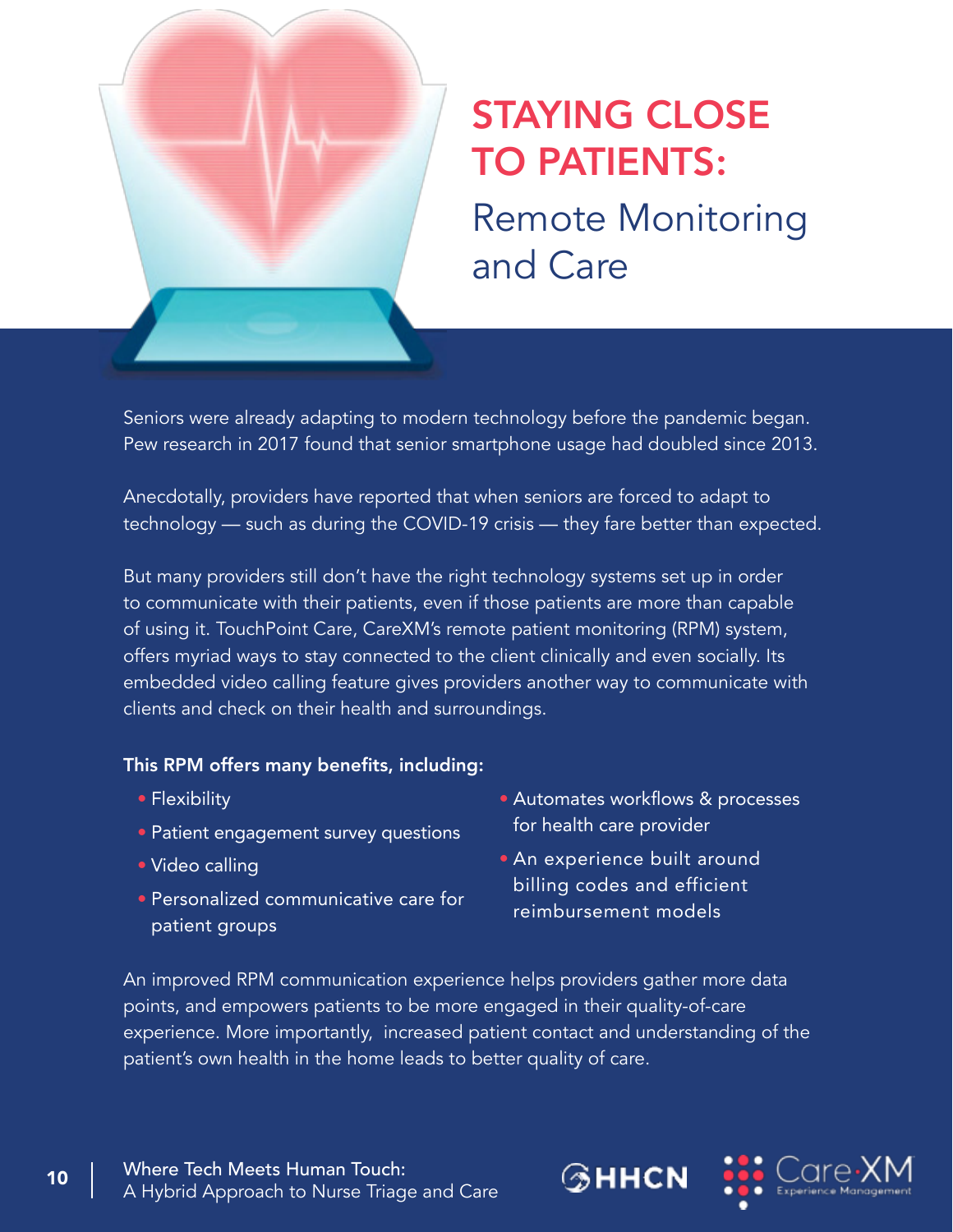## A Personalized Touch **Continued**

Adding value to the experience, CareXM remote patient monitoring allows the patient to self-report conditions of their health through interactive health surveys, by SMS text with the clinic, through email responses, IVR phone interactions, on-the-go video chats with their provider or to be connected with a triage nurse experience. In simplest form, the patient decides how to interact with the provider, as opposed to the provider driving a one-size-fits-all approach.

Using intelligent call routing and clinical triage support, CareXM is beginning to integrate RPM technology with its hybrid approach. As a result, the power of

these systems working together will be unrivaled, transforming home health, remote patient monitoring and chronic care management at the same time.

Like the shift to mobile banking, patients now can navigate a similarly self-guided experience in health care. From quick access to nurses and other health care staff and the support of remote monitoring, the next normal for health care is now a reality.

Integrating Non-scheduled Interactions

The future of human care rests with technology. It's driving the next normal, where patients and providers are better connected and can be safely given live triage help when needed. It's creating a patient and provider experience that is more responsive and more personal than ever. And someday, when we look back at the change, we'll wonder how we ever lived without it.



 $\circledcirc$ ннсм